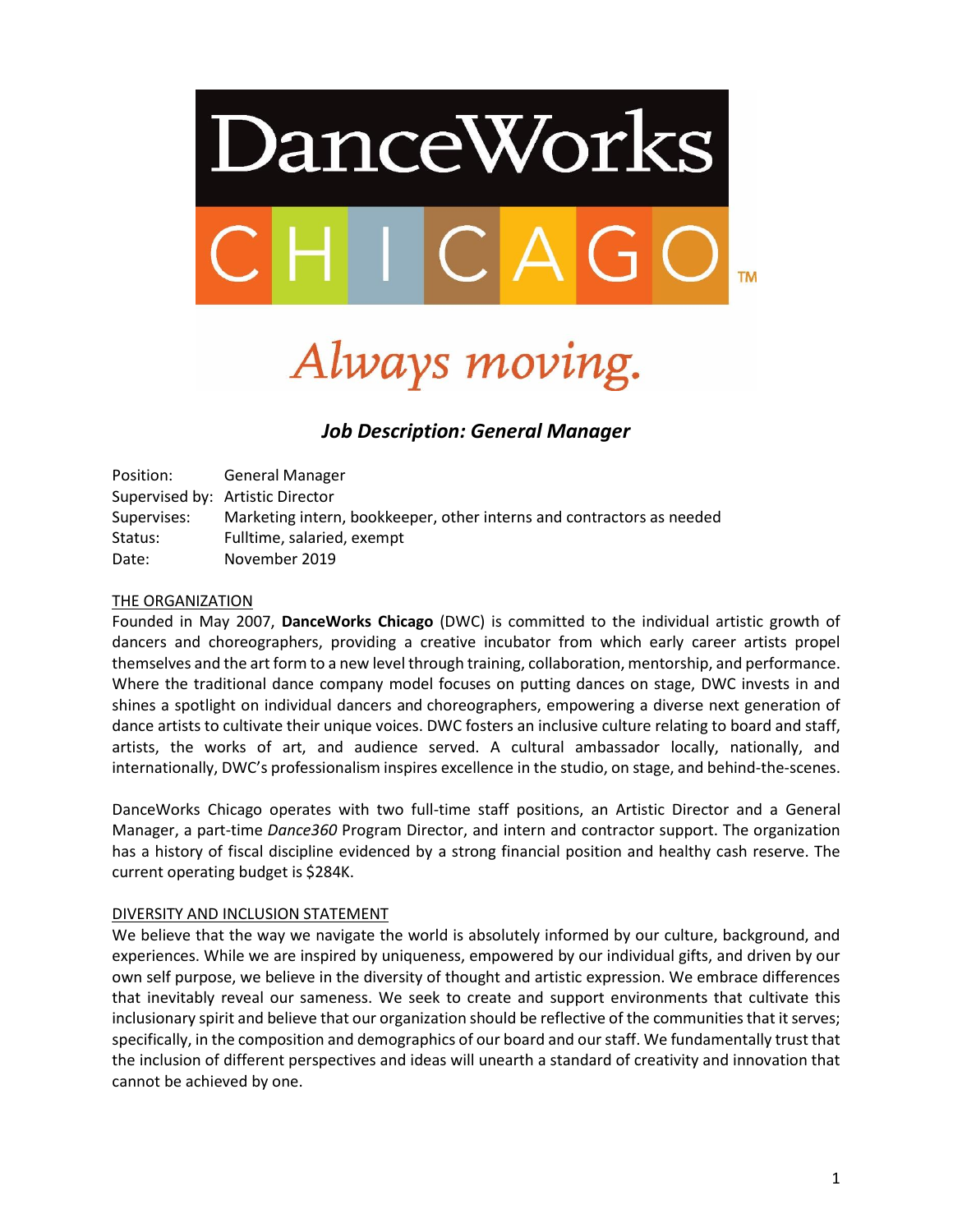# THE POSITION

The General Manager is the administrative leader of DWC. This person provides ethical, strategic, transparent, and values-centered leadership. Equally comfortable managing the external and internal aspects of the job, the General Manager recognizes the importance of these different spheres to the organization's ultimate success. Responsible for oversight and hands-on execution of all key administrative functions, the General Manager manages fundraising and resource development, financial management, communications/marketing/PR, board governance, human resources (e.g., payroll and benefits), and community relations. The General Manager works in collaboration with the Artistic Director, leading, supporting, and empowering a team of board and staff in service of the mission and vision of DWC. There is growth potential within DWC for the appropriate candidate.

# KEY DUTIES AND RESPONSIBILITIES

**Operations Management** (approximately 25% of the position)

- Participate in strategic and annual planning for the organization
- Manage timely administration of contracts with artists and independent contractors
- Issue invoices and track payments for performances and other revenue-generating activities
- Negotiate leases and contracts with facilities; manage positive relationships with key vendors, such as printers, auditor, banks, broadcasters, and credit card, database and payroll services
- Ensure timely and legal compliance with all business-related requirements (e.g., insurance renewal, tax filings, etc.) and reporting
- Keep office systems and technology platforms and IT hardware in good working order and ensure they meet the organization's needs. Engage outside IT vendor as necessary
- Manage any property management issues for office space
- Keep abreast of trends in nonprofit management, particularly issues impacting the performing arts community

# *Human Resources*

- Establish a safe and inspiring work environment for employees, contactors, and dancers
- Recruit, hire, train, and supervise assigned staff and interns
- Manage human resources processes, including but not limited to requisite documentation, and document retention in line with best practices
- Conduct annual performance evaluations and identify professional development needs and plans for staff
- Evaluate staff needs and plan for future growth
- Organize and lead staff meetings

# **Fundraising and Resource Development** (approximately 25% of the position)

- Collaborate with the Artistic Director in establishing and reviewing fundraising strategies to ensure alignment with the mission and values of the organization and in crafting and reviewing messaging to ensure its cohesion and alignment
- Lead staff/top level responsibility for institutional fundraising, special events, and appeals
- Identify and cultivate new funding sources
- Write grants and reports. Gather text or materials from other staff or dancers. Responsible for managing the calendar of timely submission of proposals, reports, stewardship materials. Schedule and participate (as needed) in site visits
- Responsible for managing the calendar of "next steps" for individual donors (stewardship, solicitation, invitations to events, etc.)
- Manage relationships with existing foundation, corporate, community, and individual donors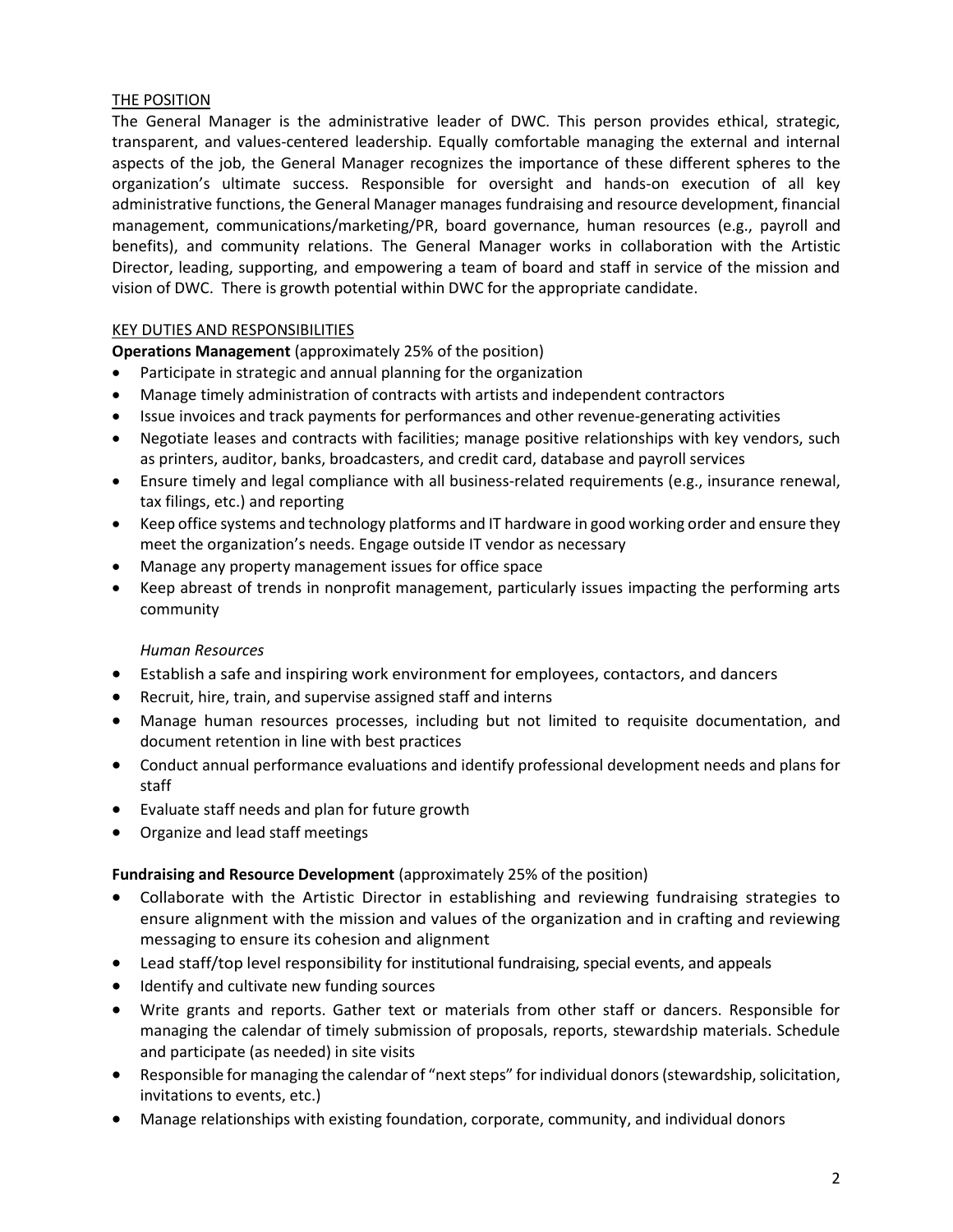- Lead and execute fundraising events and appeals
- Support Board members in the identification of prospects and subsequent fundraising appeals
- Develop innovative approaches to fundraising including corporations, foundations, and government grant writing; individual appeals; donor cultivation; events; and digital campaigns
- Working in collaboration with the Artistic Director, research and pursue new sources of earned revenue
- Serve as a member of the Public Engagement and Fundraising Committee

# **Communications/Marketing/PR/Outreach** (approximately 25% of the position)

- Collaborate with staff in establishing and reviewing strategies to ensure alignment with the mission and values of the organization and in crafting and reviewing messaging to ensure its cohesion and alignment
- Develop and implement a reasonable marketing and public relations plan that includes regular communication with the community, press, funders, and stakeholders.
- Recruit and lead the marketing team that executes that plan. The plan may include, but not be limited to, direct mail and electronic communications, targeted marketing campaigns, advertising, surveys, media communications, and promotions. The team will include, but may not be limited to a marketing intern, the marketing committee, other staff.
- Lead in the development of a house style manual, and marketing materials production procedures and approval processes. Adhere to house style and production process
- Keep the organization's outward facing presence current by ensuring that the website is updated and social media activity is ongoing
- Identify, develop, and nurture diverse relationships in the broader community with the goal of promoting and advocating for the organization
- Serve as a spokesperson for DWC to constituents, the media, board member candidates, and the public

# **Financial Management** (approximately 10% of the position)

- Manage the organization's financial health ensuring fiscal sustainability and integrity
- In consultation with the Artistic Director, develop the annual budget and oversee adherence to the budget by monitoring expenditures, revenues, and cash flow
- Oversee the bookkeeper's work. Approve A/R, A/P, payroll, bank reconciliations
- Oversee the bookkeeper's preparation of the monthly financial reports. Review monthly financial reports, present to the Board
- Work with the outside bookkeeper and Board Treasurer to develop dashboards/reports necessary for appropriate financial oversight
- Work with auditor on annual audit report and IRS filing
- Provide staff support to the Board Finance Committee

# **Board** (approximately 10% of the position)

- Participate in strategic planning
- In collaboration with Board President and AD, strategize the ongoing role of the Board of Directors in fulfilling the mission and vision of the organization.
- Assist the board in identifying, recruiting, orienting, training, and evaluating talented, committed, well-connected volunteers to serve on the Board, on committees, and for special projects
- Serve as ex officio non-voting member of the Board of Directors and committees and attend all Board meetings
- Recommend appropriate policies for consideration. Implement all policies adopted by the Board